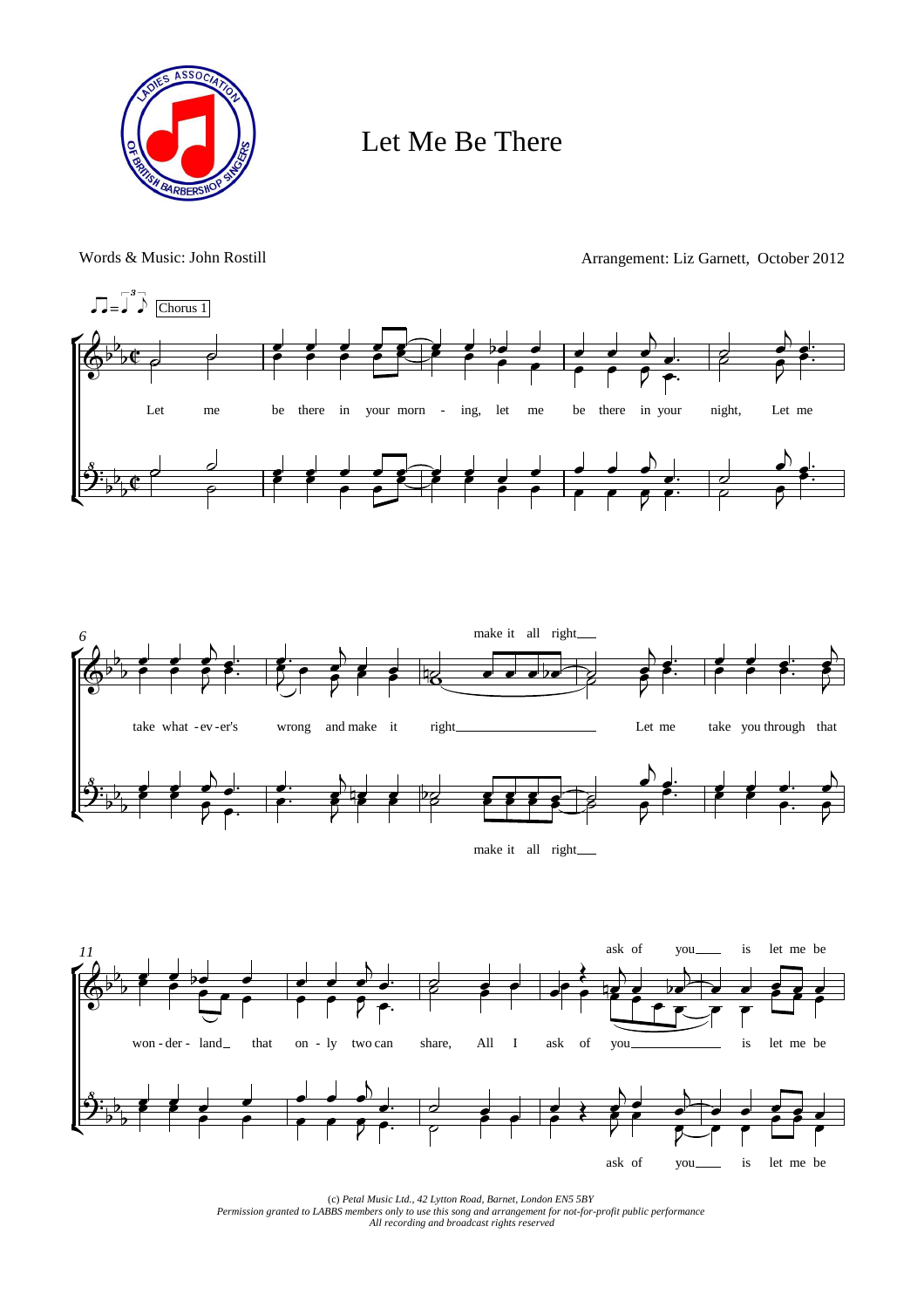

through in ev-ry-thing you do, all that you do